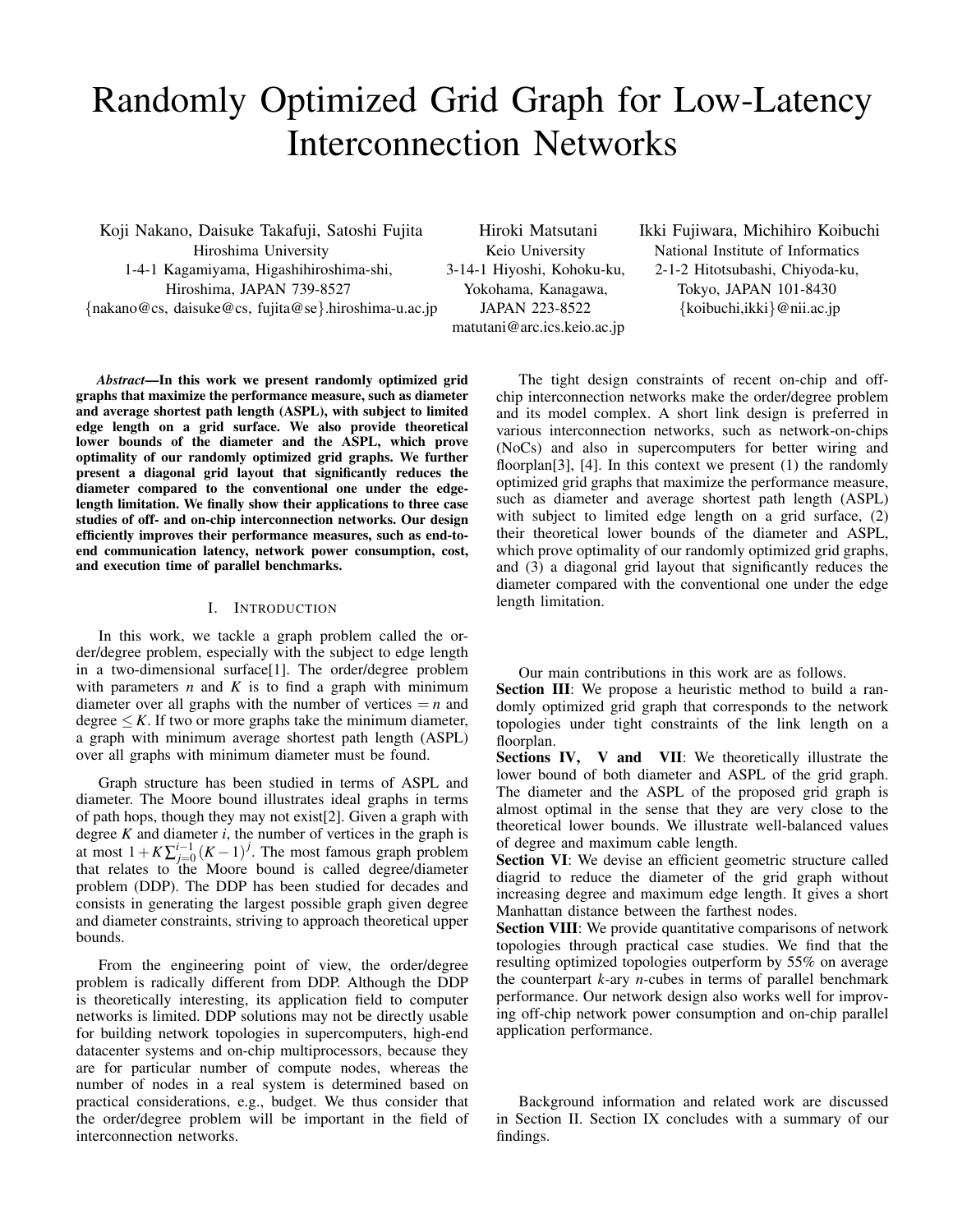#### II. BACKGROUND AND RELATED WORK

#### *A. Graphs with Low Diameters and Low ASPLs*

The diameter/degree problem (DDP) has been considered for various types of graphs, such as Caylay and circulant versions [2]. Several graphs with tractable and hierarchical structure and good diameter properties have been reported, including the well-known De Bruijn graphs, Kautz graphs and  $(n, k)$ -star graphs. The distance to the Moore bound makes the DDP interesting. The DDP best known solutions typically have relatively small numbers of vertices, and are thus far from the Moore bound [2]. For example, most best known solutions for  $d > 7$  and  $K > 7$  general graphs achieve less than 10%.

Our interests are the order/degree problem that might relate to the DDP: find a graph that has smallest diameter and ASPL given an order and a degree. Its lower bound on the ASPL has been computed from the Moore bound[5]. However, when a grid graph is considered, the problem becomes complex. If the target is a grid graph where each vertex is located in a twodimensional surface and an upper bound of the edge length is given, its theoretical bound of diameter/ASPL and best known graphs are not resolved and not listed in a catalogue. We provide the solutions of the grid graph in this study.

## *B. Order/Degree Graph Application to Interconnection Networks*

High-performance computing systems with possibly millions of cores is required to achieve low network latency, e.g.,  $1\mu s$  across the system, as well as high bisection bandwidth [6]. To achieve low latency, a topology of switches should thus have low diameter and low average shortest path length (ASPL), both measured in numbers of switch hops for given degree and network size [7]. This fact motivates the application of the order/degree solution graph for the network topology of interconnection networks.

*1) Off-Chip Network Topology:* A few topologies (e.g., *k*-ary *n*-cubes, fat trees, and Dragonfly) have been used to connect compute nodes in most HPC systems. Historically, in a conservative engineering approach, the main use of short cables is preferred for good floor layout in a machine room. The *k*-ary *n*-cubes only have short cables (e.g., in K computer[4]). Fat trees and Dragonfly use some long optical inter-cabinet links to have low hop counts exploiting highradix switches. More aggressively, a random topology, that may have a large number of long links that makes cabling complex, achieves low diameter and low average shortest path length (ASPL)[7].

Note that InfiniBand and Ethernet used in recent commodity interconnection networks have routing tables and support arbitrary topologies. To support arbitrary topologies and their routing, the path calculation costs for deadlock-free topologyagnostic routing[8] and the scalability issues are no longer severe problems[9]. In this context, we can apply our randomly optimized grid graph for those network topologies.

*2) On-Chip Network Topology:* The *k*-ary 2-meshes and folded *k*-ary 2-tori have good layouts that make each link length uniform and short. In the flattened butterfly[10], routers in each row of a conventional butterfly are combined into a single router. It has a large diversity of router degrees for various network sizes and its low-degree case is equivalent to hypercube. When a design allows each router to have multiple cores and slightly longer links, a cost-effective design, such as concentrated mesh, can be used[11]. Random and smallworld network topologies are also well considered in onchip networks[12], because random long links strongly reduce packet path hops. There are some techniques concerning signal propagation delay. Express virtual channels and SMART can bypass router pipelines for certain access patterns so that a flit could reach the destination almost by its signal propagation delay[13]. Elastic buffers and on-chip decentralized routers can optimize energy on wires[14] by distributing the router functions over links.

In this work we compare our randomly optimized grid graph (topology) to those same-degree network topologies in Section VIII.

## III. RANDOMLY OPTIMIZED *K*-REGULAR *L*-RESTRICTED GRID GRAPHS

*A grid graph* is a graph  $G = (V, E)$  such that  $V = \{(x, y) \mid$  $0 \le x, y \le \sqrt{N-1}$  is a set of *N* nodes and *E* is a set of *N* edges connecting a pair of two distinct nodes in *V*. We can think that nodes in *V* are arranged in a 2-dimensional space so that each node  $(x, y)$  is located at position  $(x, y)$ . Let  $l(u, v)$ denote the Manhattan distance of two nodes *u* and *v* in *V*, that is,  $l(u, v) = |u_x - v_x| + |u_y - v_y|$ , where  $u = (u_x, u_y)$  and  $v = (v_x, v_y)$ . In a network with topology represented by a grid graph, the two nodes  $(u, v)$  are connected by a communication link of length  $l(u, v)$  wired along the grid.

A grid graph  $G = (V, E)$  is *L-restricted* if  $l(u, v) \leq L$  for all edges  $(u, v) \in E$ . Clearly, in a network with topology represented by an *L*-restricted grid graph, the length of every communication link is restricted to no more than *L*. A graph is *K-regular* if every node is connected with *K* edges. The value of *K* corresponds to the number of ports equipped with a computer or a network switch.

Let *D*(*G*) and *A*(*G*) be *the diameter* and *the average shortest path length (ASPL)* of a graph *G*, respectively. More formally,  $D(G)$  and  $A(G)$  can be defined using  $h_G(u, v)$ , the number of edges in the shortest path between nodes *u* and *v* in *G* as follows:

$$
D(G) = \max\{h_G(u, v) \mid u, v \in V\}
$$
  

$$
A(G) = \sum_{u \neq v} h_G(u, v) / (N(N-1))
$$

Our goal is to find a *K*-regular *L*-restricted grid graph *G* with the minimum diameter  $D(G)$ . Further, we want to select a graph *G* with the minimum ASPL *A*(*G*) over all graphs with the minimum diameter. We say that *G is better than G*′ if  $D(G) < D(G')$ , or both  $D(G) = D(G')$  and  $A(G) < A(G')$  hold. In other words, our goal is to find the best or an almost best graph over all *K*-regular *L*-restricted grid graphs. Our algorithm for this goal may need to handle an unconnected grid graph, in which the diameter and the ASPL cannot be computed, as an intermediate one. Hence, we extend this definition as follows. When at least one of *G* and *G'* are unconnected, we say that *G* is better than *G'* if  $C(G) < C(G')$ , where  $C(G)$  is the number of connected components of  $G$ .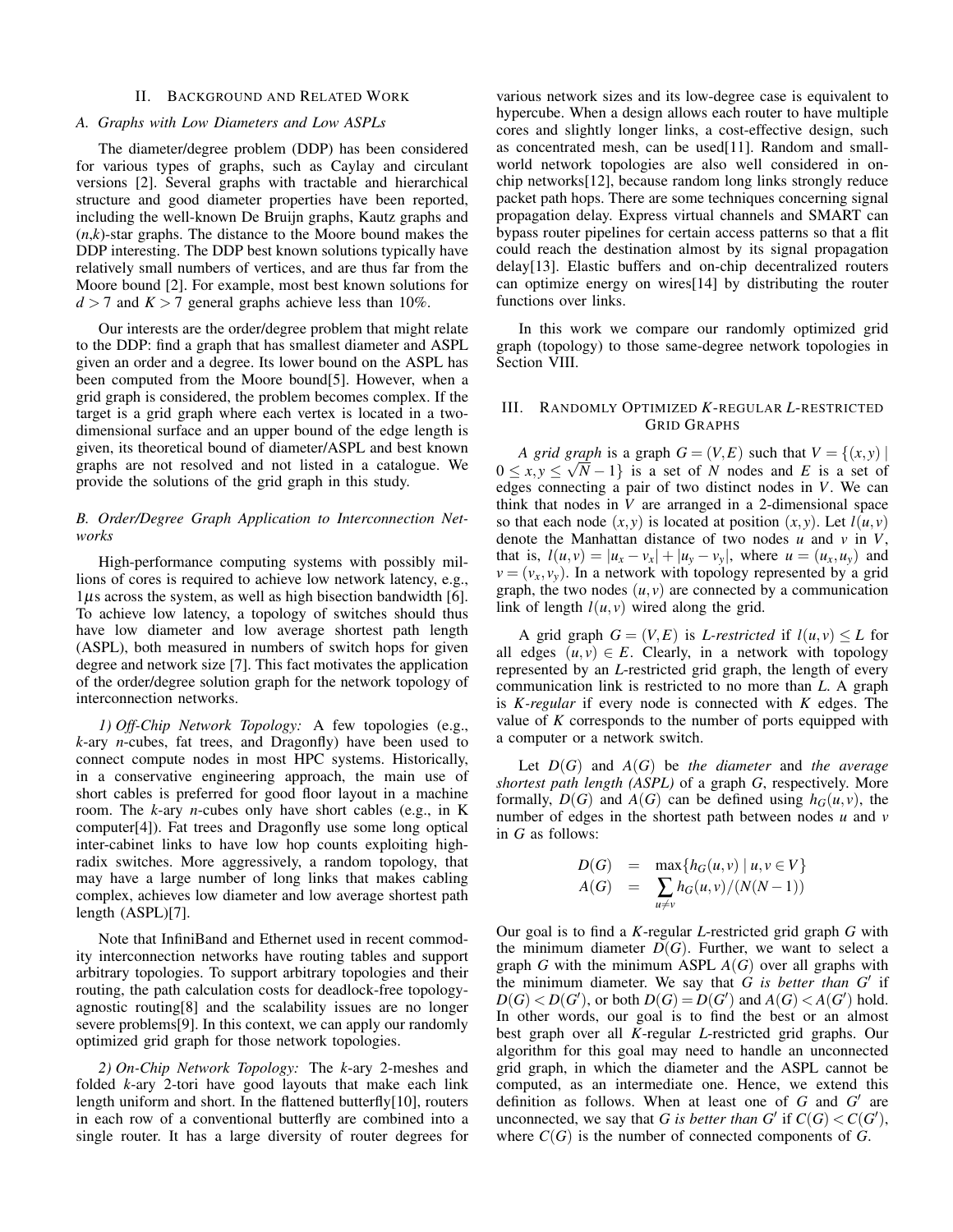

Fig. 2. 2-toggle operation

We will show a randomized algorithm for generating an almost optimal *K*-regular *L*-restricted grid graph with small diameter and small ASPL. Our algorithm has three steps as follows:

Step 1: Generate an initial *K*-regular *L*-restricted grid graph *G*.

Step 2: Repeatedly perform *random 2-toggle operation* to generate a random *K*-regular *L*-restricted grid graph.

Step 3: Repeatedly perform *random 2-opt operation* to find a *K*-regular *L*-restricted grid graph as best as possible.

In Step 1, an initial graph can be generated by connecting two adjacent nodes appropriately. Note that the topology of an initial graph generated in Step 1 is not a big issue. Since the following steps generate a random graph by scrambling the edges, an initial grid graph can be any *K*-regular *L*-restricted grid graph.

Step 2 repeats the random 2-toggle operation illustrated in Figure 2. In the random 2-toggle operation, we randomly pick two disjoint edges. In the figure,  $(u_1, u_2)$  and  $(v_1, v_2)$  are selected. These edges are replaced with two edges  $(u_1, v_1)$  and  $(u_2, v_2)$ . Clearly, this replacement does not change the degree of every node. However, it is possible that the graph thus obtained is not *L*-restricted, that is,  $l(u_1, v_1) > L$  or  $l(u_2, v_2) > L$ hold. If this is the case, we undo the replacement. The random 2-toggle operation is repeated for all edges in *G*. Figure 1 (2) shows a random grid graph obtained when Step 2 terminates. The shortest paths from the node at the top-left corner to the other corners are colored.

In Step 3, the random 2-opt operation is repeated many times. The random 2-opt operation is almost the same as the 2-toggle operation. The difference is cancellation of the replacement. We also undo the random 2-opt operation if the resulting graph is not better than the graph before the operation. Figure 1 (3) shows a graph obtained after Step 3. We can see that the iterative random 2-opt operations can generate a graph with smaller diameter and ASPL. Since the random 2-opt operation is a simple local search for finding a local minimum, we have applied simulated annealing technique, a generic metaheuristic for the optimization, which can be more efficient than a straightforward local search. More specifically, even if the resulting graph obtained by the 2-toggle operations is not better, we do not cancel the replacement with some small probability. We call a graph obtained by our randomized algorithm *a randomly optimized grid graph*.

We should mention that Step 2 can be omitted. An optimized random grid graph can be obtained just by executing Step 1 and Step 3. We execute Step 2 to accelerate the computation. The computation cost of the random 2-opt operation is much larger than that of the random 2-toggle operation, because it must compute both the diameter and the ASPL, which takes  $O(N^2K)$  time by breadth first search starting from

every node. On the other hand, the random 2-toggle operation can be done in  $O(1)$  time and thus the running time of Step 2 is very small. For example, Step 2 runs in less than 0.1 seconds for parameters  $K = 6$ ,  $L = 6$  and  $N = 30 \times 30$ , and generates a grid graph with diameter 12 and ASPL 5.7933 using Intel Core i7-4650 CPU. If we omit Step 2, then more than 1,800 iterations of the random 2-opt operations, which takes more than 70 seconds, are performed to obtain a grid graph with the same diameter and ASPL. Hence Step 2 is very helpful to get a good intermediate solution of a grid graph at a small computing cost.

#### IV. LOWER BOUNDS OF THE DIAMETER AND ASPL OF GRID GRAPHS

This section shows tight lower bounds of the diameter and the ASPL of grid graphs. Throughout this section, we focus on *K*-regular *L*-restricted grid graphs of size  $\sqrt{N} \times \sqrt{N}$ . We first show the lower bound of the ASPLs for *K*-regular graphs and for *L*-restricted grid graphs, separately. After that, we combine them to obtain a tight lower bound for *K*-regular *L*-restricted grid graphs.

First, we show the lower bound of the ASPL of a *K*-regular graph  $G = (V, E)$ . For any fixed node *u*, we can partition all nodes in *V* into groups  $V_0, V_1, \ldots$  such that  $V_i = \{v \in V \mid \text{the }$ shortest path between *u* and *v* has *i* edges}. Clearly,  $V_0 = \{u\}$ holds. Since  $u$  is connected with  $K$  edges,  $V_1$  has  $K$  nodes. Further, each node in  $V_1$  is connected with *K* nodes in  $V_0 \cup$ *V*<sub>1</sub> ∪*V*<sub>2</sub>, and one of them is *u* (∈ *V*<sub>0</sub>). Hence, it is connected with at most  $K-1$  nodes in  $V_2$  and so  $V_2$  has at most  $K(K-1)$ nodes. Similarly, each node in  $V_2$  is connected with at most  $K-1$  nodes in  $V_3$ , and thus  $V_3$  has  $K(K-1)^2$  nodes. In general, *V<sub>i</sub>* ( $i \ge 1$ ) has no more than  $K(K-1)^{i-1}$  nodes. Let  $m(i)$  be the Moore function such that  $m(1) = 1$  and

$$
m(i) = \max(1 + \sum_{j=1}^{i} K(K-1)^{j-1}, N) \tag{1}
$$

for all  $i > 1$ . It should be clear that the number of nodes reachable in *i* hops from *u* does not exceed  $m(i)$ . Thus, we have the lower bound of the ASPL  $A_m^-$  of a *K*-regular graph as follows:

$$
A_m^- = \sum_{i \ge 1} ((m(i) - m(i-1)) \cdot i) / (N-1). \tag{2}
$$

Next, we show the lower bound of the ASPL of an *L*restricted grid graph. To show the lower bound, we evaluate the ASPL of a grid graph in which all pair of two nodes within distance *L* are connected. The number of nodes that can be reachable in *i* hops from a node  $(x, y)$  is

$$
d_{x,y}(i) = |\{(x',y') \in V \mid d((x,y),(x',y')) \leq i \cdot L\}|. \tag{3}
$$

Figure 3 illustrates the values of  $d_{0,0}(i)$  for a 3-restricted grid graph of size  $10 \times 10$ . The lower bound  $A_d^-$  of the ASPL of an *L*-restricted grid graph can be computed by the following formula:

$$
A_d^- = \sum_{(x,y)\in V} \sum_{i\geq 1} ((d_{x,y}(i) - d_{x,y}(i-1)) \cdot i) / N(N-1). \tag{4}
$$

It should be clear that  $max(A_m, A_d)$  is the lower bound of the ASPL of a *K*-regular *L*-restricted grid graph, because it is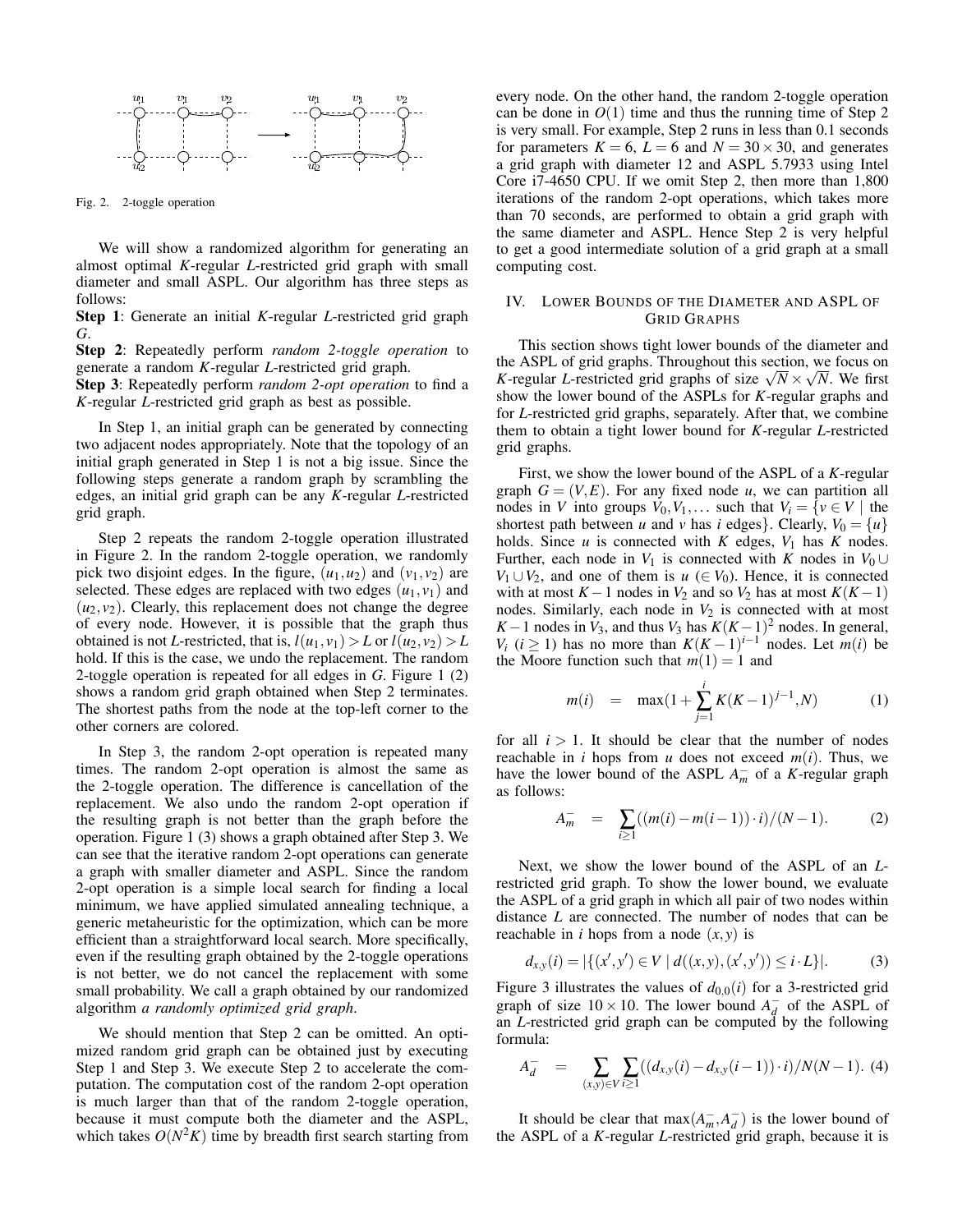

Fig. 1. The topologies of 4-regular 3-restricted grid graphs created at the end of each step. Edges are drawn straight for visibility, although they should be wired along the grid.



Fig. 3. The values of  $d_{0,0}(i)$  for a 3-restricted grid graph of size  $10 \times 10$ .

a *K*-regular graph as well as an *L*-restricted grid graph. We can obtain a better, that is, larger lower bound by combining  $m(i)$  and  $d_{x,y}(i)$ . Let  $md_{x,y}(i) = \min(m(i), d_{x,y}(i))$ . Clearly, the number of nodes reachable in *i* hops from node  $(x, y)$  in a Kregular *L*-restricted grid graph does not exceed  $md_{x,y}(i)$ . Thus, we have the lower bound  $A^-$  by the following formula:

$$
A^{-} = \sum_{(x,y)\in V} \sum_{i\geq 1} ((md_{x,y}(i) - md_{x,y}(i-1)) \cdot i) / N(N-1).
$$

We can also have the lower bound of the diameter using *md*. Let  $D^-$  be the value of *i* such that  $md_{0,0}(i-1) < N$  and  $md_{0.0}(i-1) = N$ . Since there exists a node *v* such that the shortest path from  $(0,0)$  to *v* has  $D^-$  edges,  $D^-$  is the lower bound of the diameter.

Table I shows the values of *m*, *d*, and *md* for a 4-regular 3-restricted grid graph of size  $10 \times 10$ . We can see that  $m(i) < d_{0,0}(i)$  for small *i* and  $m(i)$  increases more rapidly than  $d_{0,0}(i)$ . From the table, we have the diameter lower bound  $D^- = 6$ . Also, we can obtain the lower bound  $A^- = 3.330$  of the ASPL, which is larger than  $A_m^- = 3.273$  and  $A_d^- = 2.560$ . Thus, the diameter of a 4-regular 3-restricted grid graph shown in Figure 1 (3) is optimal. Also, the ASPL is almost optimal; the gap is only  $\frac{3.443 - 3.330}{3.330} \approx 3.4\%$ .

TABLE I. THE VALUES OF  $m$ ,  $d_{0.0}$ , AND  $md_{0.0}$  FOR A 4-REGULAR 3-RESTRICTED GRID GRAPH OF SIZE  $10 \times 10$ 

| m(i)          |    |    |    | 100 | 00 | 00  |
|---------------|----|----|----|-----|----|-----|
| $d_{0,0}(i)$  | 10 | 28 | 55 | 70  | 94 | 100 |
| $md_{0,0}(i)$ |    |    | 53 | 70  | 94 | 100 |

For later reference, we write  $D^-(N,K,L)$ ,  $A^-(N,K,L)$ ,  $A_m^-(N,K)$ , and  $A_d^-(N,L)$  when we should clarify that the values of  $D^-$ ,  $A^-$ ,  $A^-_{m}$  and  $A^-_{d}$  are for a *K*-regular *L*-restricted grid graph of size  $\sqrt{N} \times \sqrt{N}$ . Also, let  $D^+(N,K,L)$  and  $A^+(N,K,L)$ be the values of the diameter and the ASPL of optimized grid graph generated by our randomized algorithm. We may also omit *N* if it is clear from the context.

# V. OPTIMALITY OF RANDOMLY OPTIMIZED GRID GRAPHS

In this section, we discuss optimality of the optimized grid graphs that our randomized algorithm generates by comparing the diameter and the ASPL with the lower bounds and show that they are almost optimal. We focus on a *K*-regular *L*restricted grid graph of size  $30 \times 30$ .

We will show that the diameter  $D^+(K,L)$  of the optimized grid graph is equal to the theoretical lower bound  $D^-(K,L)$ for most of *K* and *L*. Table II shows the values of  $D^+(K,L)$ and  $D^{-}(K,L)$  for all  $K$  (3 ≤  $K \le 12$ ) and  $L$  (2 ≤  $L \le 12$ ). Since  $D^+(7,L), D^+(8,L)$ , and  $D^+(9,L)$  are the same for every *L*, these values are written in row  $D^+(7-9,L)$ . Similarly, rows  $D^+(10-16,L)$  and  $D^-(6-16,L)$  corresponds to multiple *K*'s that take the same diameters for every *L*. From the table, we can see that the values of  $D_{K,L}^+$  and  $D_{K,L}^-$  are almost the same. In particular for large  $K$  or for small  $\tilde{L}$ , they are equal and randomly optimized grid graphs are diameter-optimal. On the other hand, for small *K* and large *L*,  $D^+(K,L)$  and  $D^-(K,L)$ are not equal. If *L* is large, we have a lot of choices of edges connecting nodes, and thus, it is very hard to find the best one. Also, if *K* is small, each edge is used for the shortest paths of many pairs of nodes. Hence, generation of best configuration of edges for small *K* and large *L* is difficult.

However, the non-optimal cases are not big issues, because we can select the best pair of *K* and *L* to satisfy a given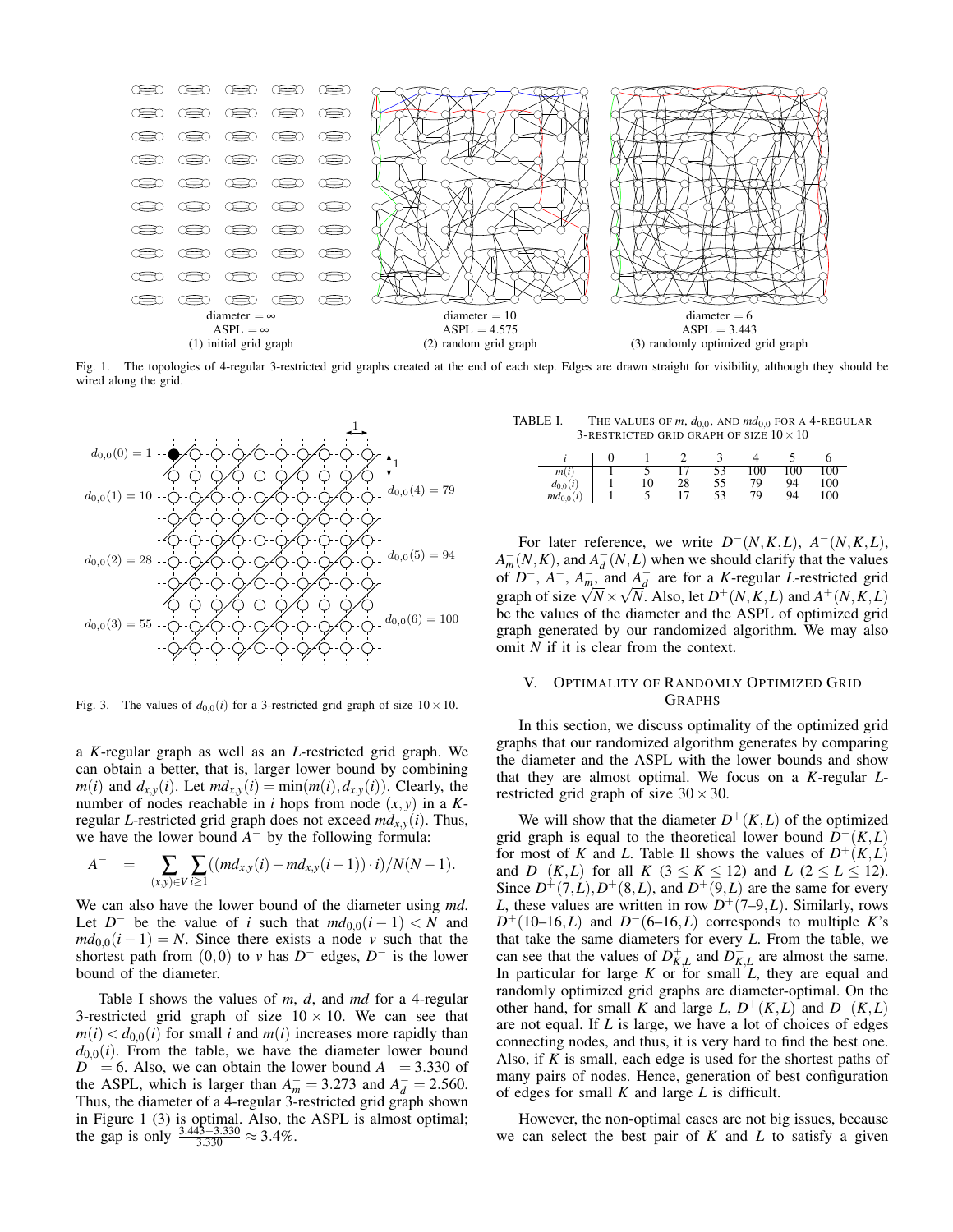TABLE II. DIAMETER UPPER BOUND *D* <sup>+</sup>(*K*,*L*) AND LOWER BOUND  $D^-(K,L)$  of a *K*-regular *L*-restricted grid graph of size  $30 \times 30$ 

| L                                                         | $\overline{c}$ | 3                         | 4            | 5               | 6               | 7               | 8               | 9               | 10                        | 11             | 12             | 13             | 14             | 15             | 16             |
|-----------------------------------------------------------|----------------|---------------------------|--------------|-----------------|-----------------|-----------------|-----------------|-----------------|---------------------------|----------------|----------------|----------------|----------------|----------------|----------------|
| $\overline{D_{3,L}^+}$                                    | 29             | 20                        | 15           | 12              | 12              | $\overline{11}$ | $\overline{11}$ | $\overline{11}$ | $\overline{11}$           | 11             | 11             | 11             | 11             | 11             | 11             |
| $D_{3,L}^-$                                               | 29             | 20                        | 15           | 12              | 10              | 9               | 9               | 9               | 9                         | 9              | 9              | 9              | 9              | 9              | 9              |
| $\overline{D_{4,L}^+}$                                    | 29             | 20                        | 15           | 2               | 10              | 9               | 8               | 8               | 8                         | 8              | 8              | 8              | 8              | 8              | $\overline{8}$ |
| $D_{4,L}^-$                                               | 29             | 20                        | 15           | 12              | 10              | 9               | 8               | 7               | 6                         | 6              | 6              | 6              | 6              | 6              | 6              |
| $D_{5,L}^+$                                               | 29             | 20                        | 15           | $\overline{12}$ | $\overline{10}$ | 9               | $\overline{8}$  | 7               | 7                         | $\overline{6}$ | $\overline{6}$ | $\overline{6}$ | $\overline{6}$ | 6              | $\overline{6}$ |
| $D_{5,L}^-$                                               | 29             | 20                        | 15           | 12              | 10              | 9               | 8               | 7               | 6                         | 6              | 5              | 5              | 5              | 5              | 5              |
| $D_{6,L}^+$                                               | 29             | 20                        | 15           | $\overline{12}$ | $\overline{10}$ | 9               | $\overline{8}$  | 7               | $\overline{6}$            | $\overline{6}$ | $\overline{6}$ | $\overline{6}$ | $\overline{6}$ | $\overline{6}$ | $\overline{6}$ |
| $D^+_{7-9,L}$                                             | 29             | 20                        | 15           | 12              | 10              | 9               | 8               | 7               | 6                         | 6              | 5              | 5              | 5              | 5              | 5              |
| $D_{10-16,L}^{+}$                                         | 29             | 20                        | 15           | 12              | 10              | 9               | 8               | 7               | 6                         | 6              | 5              | 5              | 5              | 4              | $\overline{4}$ |
| $D_{6-16,L}^-$                                            | 29             | 20                        | 15           | 12              | 10              | 9               | 8               | 7               | 6                         | 6              | 5              | 5              | 5              | 4              | $\overline{4}$ |
|                                                           |                |                           |              |                 |                 |                 |                 |                 |                           |                |                |                |                |                |                |
| 12                                                        |                |                           |              |                 |                 |                 |                 |                 |                           |                |                |                |                |                |                |
| 11                                                        |                |                           | $A^{+}(3,L)$ |                 |                 | $A^{+}(5,L)$    |                 |                 | $A^{+}(10,L)$             |                |                |                |                |                |                |
| 10                                                        |                |                           | $-A=(3,L)$   |                 |                 | $-A^{-}(5,L)$   |                 |                 | $\rightarrow A^{-}(10,L)$ |                |                | $A_{d}^{-}(L)$ |                |                |                |
| $\overline{9}$                                            |                | $\bigstar$ - $A_m^-(3,L)$ |              |                 |                 | $A_m^-(5,L)$    |                 |                 | $-A_m^-(10,L)$            |                |                |                |                |                |                |
| 8                                                         |                |                           |              |                 |                 |                 |                 |                 |                           |                |                |                |                |                |                |
| $\overline{\tau}$                                         |                |                           |              |                 |                 |                 |                 |                 |                           |                |                |                |                |                |                |
|                                                           |                |                           |              |                 |                 |                 |                 |                 |                           |                |                |                |                |                |                |
| 6                                                         |                |                           |              |                 |                 |                 |                 |                 |                           |                |                |                |                |                |                |
| 5                                                         |                |                           |              |                 |                 |                 |                 |                 |                           |                |                |                |                |                |                |
| $\overline{4}$                                            |                |                           |              |                 |                 |                 |                 |                 |                           |                |                |                |                |                |                |
| 3                                                         |                |                           |              |                 |                 |                 |                 |                 |                           |                |                |                |                |                |                |
|                                                           |                |                           |              |                 |                 |                 |                 |                 |                           |                |                |                |                |                |                |
| $\overline{2}$                                            |                |                           |              |                 |                 |                 |                 |                 |                           |                |                |                |                |                |                |
| $\mathbf{1}$                                              |                |                           |              |                 |                 |                 |                 |                 |                           |                |                |                |                |                |                |
| $\mathbf{0}$<br>$\overline{\mathbf{3}}$<br>$\overline{c}$ | $\overline{4}$ | 5                         | 6            | $\overline{7}$  | 8               | 9               | 10              |                 | 11                        | 12             | 13             | 14             | 15             | 16             |                |
|                                                           |                |                           |              |                 |                 | L               |                 |                 |                           |                |                |                |                |                |                |

Fig. 4. **ASPL** of grid graphs of size  $30 \times 30$  for  $K = 3, 5$ , and 10

diameter condition. For example, if diameter 8 is required, we can find from Table II that  $K = 4$  and  $L = 8$  must be selected. Also, we can see that  $D^{-}(K,L) \ge 9$  when  $K \le 3$  or  $L \le 7$ . Hence, the degree  $K = 4$  and the maximum edge length  $L = 8$ are must to attain diameter 8. In other words, our randomly optimized 4-regular 8-restricted grid graph with diameter 8 is optimal in the sense that it is proved that any grid graph with smaller parameters always has diameter larger than 8. If we need a grid graph with diameter 7, then we can select parameters  $K = 5$  and  $L = 9$ . Unfortunately, the graph obtained by our algorithm with these parameters is not proved optimal. From  $D^{-}(4,9) = 8$ , there may exist a 4-regular 9-restricted grid graph with diameter 8. Of course, there may not exist such a graph, because the lower bound is not tight. However, we can say that it is almost optimal because plus one degree achieves the optimal diameter graph.

Next, we will discuss the ASPL of grid graphs of size  $30 \times 30$ . Figure 4 shows the upper bounds and the lower bounds for  $K = 3$ , 5, and 10 from  $L = 2$  to 16. Combining each  $A_m^-(3) = 7.325$ ,  $A_m^-(5) = 4.377$ , and  $A_m^-(10) = 2.878$ with  $A_d^-(L)$ , we have the lower bounds  $A^-(3,L)$ ,  $A^-(5,L)$ , and  $A^{-1}(10,L)$ . We can see that the upper bounds  $A^{+}(3,L)$ ,  $A^+(5,L)$ , and  $A^+(10,L)$  obtained by our randomly optimized grid graph are very close to these lower bounds. From the figure, we can see that the improvement of the ASPL is saturated for large *L*. Hence, it makes no sense to select too large *L*. For example, from the values of  $A^+(5,L)$  in Figure 4, it makes no sense to choose  $L \ge 10$  when  $K = 5$ , because the ASPL  $A^+(5,L)$  for  $L \ge 10$  is almost the same as that for  $L = 9$ .

Figure 5 shows the upper bounds and the lower bounds for  $L = 3$ , 5, and 10 from  $K = 3$  to 16. We can see that it is very similar to Figure 4. Combining the lower bounds  $A_d^-(3)$  =



Fig. 5. **ASPL** of grid graphs of size  $30 \times 30$  for  $L = 3$ , 5, and 10

7.000,  $A_d^-(5) = 4.401$ , and  $A_d^-(10) = 2.452$  with  $A_m^-(K)$ , we have the lower bounds  $A^{-}(K,3)$ ,  $A^{-}(K,5)$ , and  $A^{-}(K,10)$ . We can see that the upper bounds  $A^+(3,L)$ ,  $A^+(5,L)$ , and  $A^+(10,L)$  are very close to the lower bounds. Also, the improvement is saturated for large *L*, and thus, we can find appropriate values of *L* for each *K* in the same way.

# VI. RANDOMLY OPTIMIZED *K*-REGULAR *L*-RESTRICTED DIAGRID GRAPHS

This section presents an idea to reduce the diameter of a grid graph without increasing degree *K* and maximum edge length *L*. The idea is to use a diagonal grid (i.e., a diagrid) arrangement of nodes and edges.

Suppose that  $\sqrt{\frac{n}{2}} \times$  $\sqrt{\frac{2n}{2}}$  nodes are arranged in  $\sqrt{\frac{n}{2}}$  rows such that each row has  $\sqrt{\frac{n}{2}}$  nodes and the Euclidean distance of adjacent nodes is  $\sqrt{2}$ . Each odd rows are slided by  $\sqrt{2}/2$ . We call a graph arranged in this way *a diagrid graph*. We assume that the distance of two nodes is defined by the Manhattan distance along diagonal directions. For example, the distance of two nodes adjacent in a diagonal direction is 1. The distance of two nodes adjacent in a horizontal direction is 2, although the Euclidean distance of them is  $\sqrt{2}/2$ . Figure 6 illustrates the node arrangement of a diagrid graph of size  $7 \times 14$ . As the Manhattan distance is defined along slash lines, communication links of a network represented by a diagrid graph are wired along them.

We can generate *a randomly optimized diagrid graph* in three steps almost in the same way as a grid graph. More specifically, an initial diagrid graph is generated (Figure 7 (1)) in Step 1. In Step 2, the random 2-toggle operation is repeated for generating a random diagrid graph (Figure 7 (2)). Finally, Step 3 repeats the random 2-opt operation to obtain a randomly optimized diagrid graph (Figure 7 (3)). We can see that the iterative random 2-opt operation can decrease the diameter and the ASPL significantly.

Let us compare the randomly optimized diagrid graph (Figure 7 (3)) to the randomly optimized grid graph (Figure 1 (3)). Note that the numbers of nodes are almost the same: the diagrid graph has 98 nodes while the grid graph has 100 nodes. The diameter of the diagrid graph is smaller than that of the grid graph, because the maximum distance of two nodes is smaller. That of the diagrid graph of size  $7 \times 14$  is only 13, while that of the grid graph of size  $10 \times 10$  is 18. In general, that of the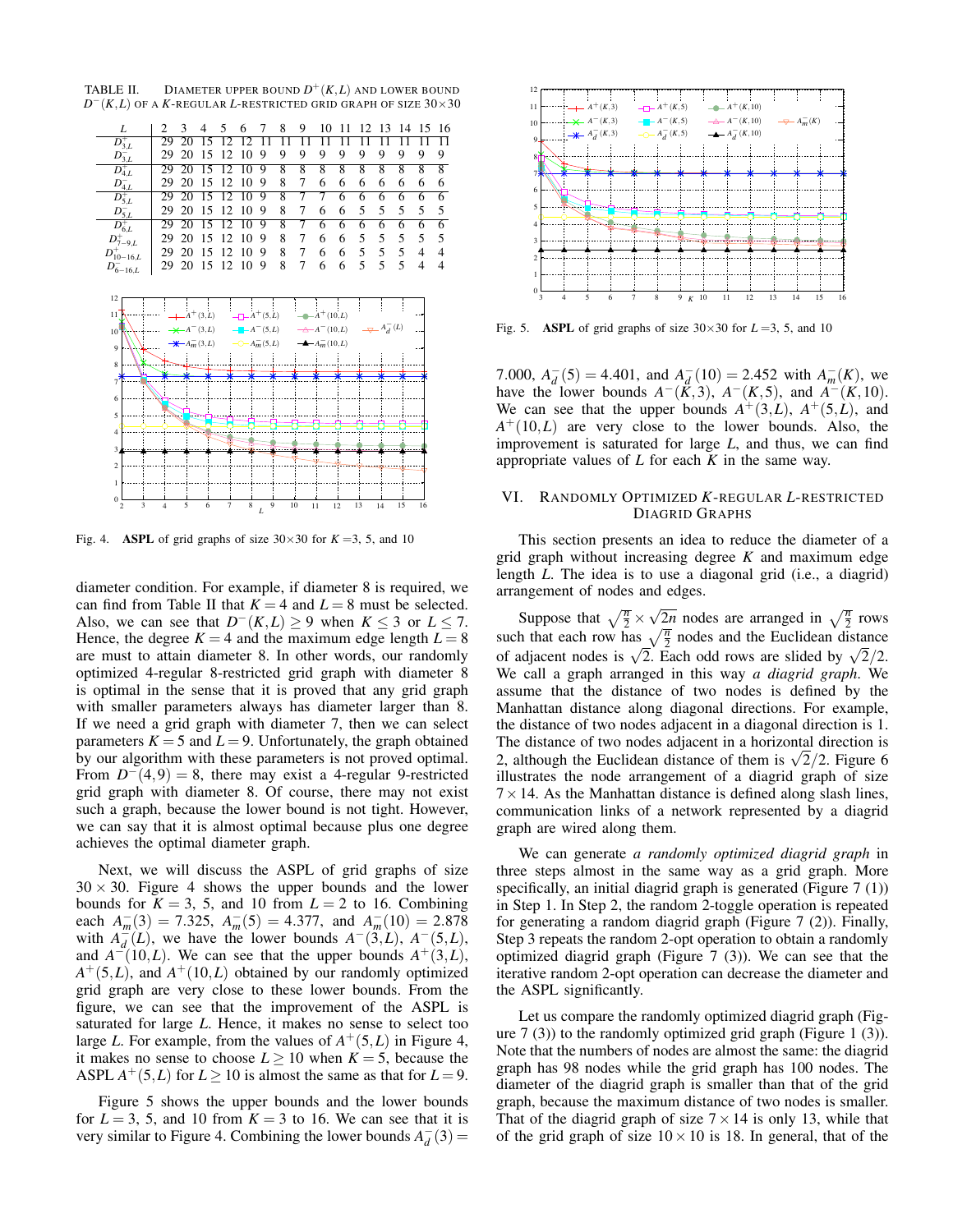

Fig. 7. Illustrating 4-regular 3-restricted diagrid graphs of size  $7 \times 14$  generated by our algorithm. Edges are drawn along Euclid for the sake of simplicity, although they are along Manhattan distance.



Fig. 6. A diagrid graph of  $7 \times 14$  and the values of  $d_{0,0}(i)$  for 3-restricted

the diagrid graph of size  $\sqrt{\frac{n}{2}} \times$  $\sqrt{2n}$  is  $\sqrt{2n} - 1$ , while that of the grid graph of size  $\sqrt{n} \times \sqrt{n}$  is  $2\sqrt{n}$  – 2. Thus, the diameter of the diagrid graph may be decreased to

$$
\frac{\sqrt{2n}-1}{2\sqrt{n}-2} \approx \frac{\sqrt{2}}{2} \approx 70.7\%
$$

for enough large *n*. On the other hand, the ASPL of two graphs are almost the same, because the average distances of them are almost equal. Actually, the average distance of nodes of a  $10 \times 10$  grid graph is 6.667, while that of a  $7 \times 14$  diagrid graph is 6.552. Theoretically, for enough large *N*, the average Manhattan distance of all pairs of two nodes in a  $\sqrt{N} \times \sqrt{N}$ grid graph can be evaluated as follows:

$$
\iiint_D (|x - x'| + |y - y'|) dx dy dx' dy' = \frac{2}{3} \sqrt{N},
$$

where the domain *D* is  $\{0 \le x, y, x', y' \le \sqrt{N}\}\)$ . Similarly, that of a  $\sqrt{\frac{N}{2}} \times$  $\sqrt{2N}$  diagrid graph arranged in a square field of size  $\sqrt{\overline{N}} \times \sqrt{\overline{N}}$  is computed as follows.

$$
\iiint_D \sqrt{2} \cdot \max(|x - x'|, |y - y'|) dx dy dx' dy' = \frac{7\sqrt{2}}{15} \sqrt{N}.
$$

TABLE III. THE VALUES OF  $m$ ,  $d_{0,0}$ , AND  $md_{0,0}$  FOR A 4-REGULAR  $3$ -RESTRICTED DIAGRID GRAPH OF SIZE  $10\times10$ 

| m(i)          |  |    | ັ  | 18 | 98 |
|---------------|--|----|----|----|----|
| $d_{0,0}(i)$  |  | 25 | 50 | 85 | 98 |
| $md_{0,0}(i)$ |  |    | 50 | 85 | 98 |

From  $\frac{2}{3} \approx 0.667$  and  $\frac{7\sqrt{2}}{15} \approx 0.660$ , the average distances of nodes are almost the same, and so the ASPL will be also.

Next, let us discuss the lower bound of the ASPL. As before, let  $m(i)$  be the number of nodes in *i* hops from a particular node of a *K*-regular graph. Also, let  $d_{x,y}(i)$  be the number of nodes in *i* hops from node  $(x, y)$  of an *L*restricted diagrid graph. Further, let  $md_{x,y}$  be the minimum of them. Table III shows these values of a 4-regular 3-restricted diagrid graph. Using the values of  $md_{x,y}(i)$  we can compute the ASPL lower bound  $A^-$  of a diagrid graph. For example, *A* − = 3.279 for a 4-regular 3-restricted diagrid graph. Hence, the gap of the randomly optimized diagrid graph in Figure 7 is  $\frac{3.359-3.279}{3.279} = 5.5\%$ . Also, from Table III, we have the lower bound  $D^-$  = 5 of the diameter. Thus, the randomly optimized diagrid graph is diameter-optimal.

Let us compare the diameters of grid graphs and diagrid graphs with almost the same nodes. We use 900-node grid graphs of size  $30 \times 30$  and 882-node diagrid graphs of size  $21 \times 42$ . Figure 8 shows the diameter of the grid graph and the diagrid graph for  $K = 3$ , 5, and 10. When *L* is small, say  $L = 2$ , the diameter of the grid graphs is 29, while that of the diagrid graphs is 21 for all *K*. Hence, the diameter is decreased to  $\frac{21}{29}$  = 72.4%, which is close to 70.7% obtained by the theoretical analysis. On the other hand, for large *L*, the diameter is determined by the value of *K*. For example,  $D^{+}(3,16) = 11$ ,  $D^{+}(5,16) = 6$ , and  $D^{+}(10,16) = 4$  for both the grid graphs and the diagrid graphs. Hence, we should select the diagrid graph if *L* is not so large.

Finally, we will show that the ASPLs of the grid graph and the diagrid graph are almost the same. Since the average distance of nodes are almost the same, we can expect that the ASPLs are also the same. We can confirm this fact by experiments. Figure 9 shows ASPL  $A^+(K,L)$  of grid graphs and diagrid graphs for  $K = 3$ , 5, and 10. We can see that the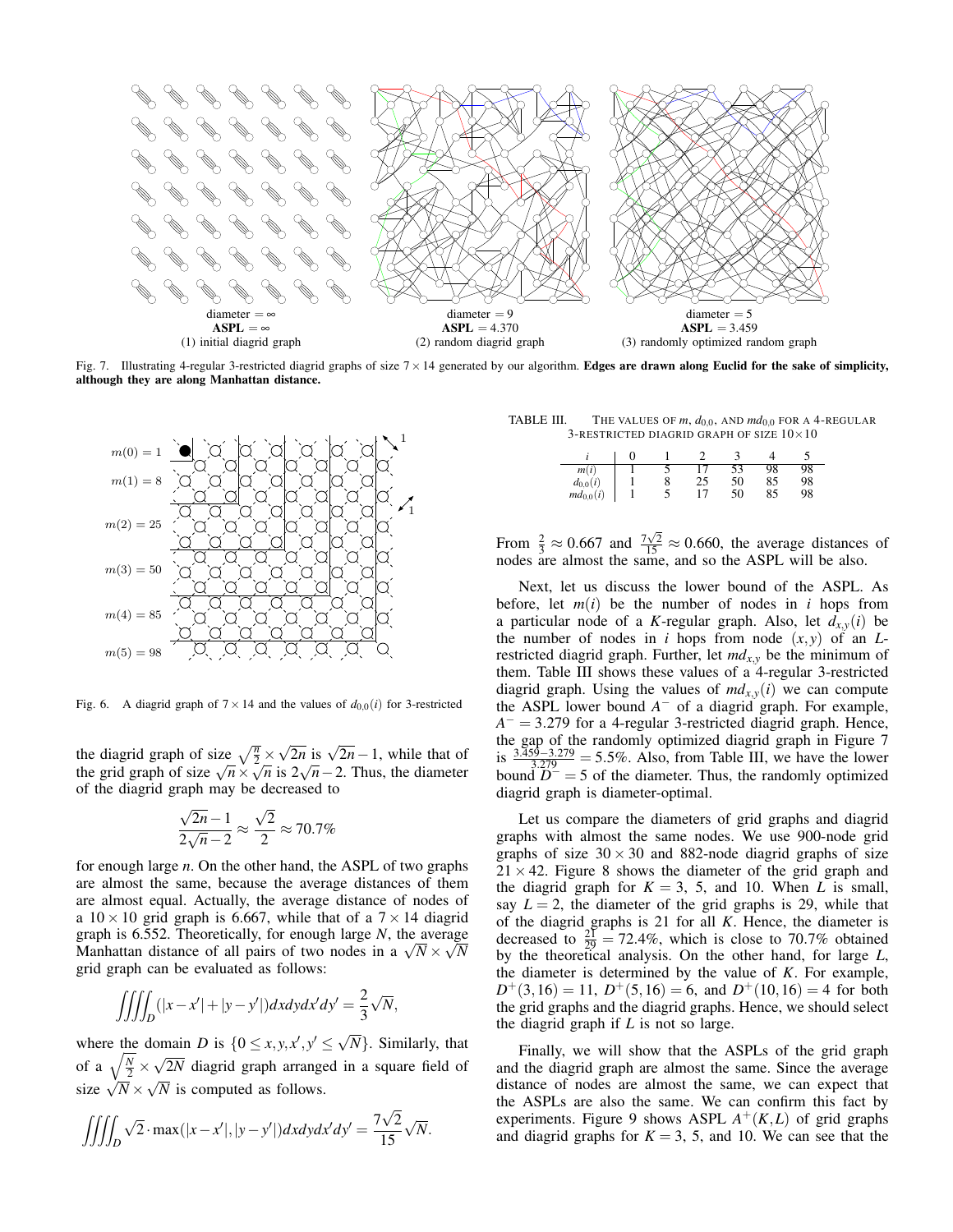

Fig. 8. The diameter  $D^+(K,L)$  of grid graphs and diagrid graphs for  $K=3$ , 5, and 10



Fig. 9. ASPL  $A^+(K,L)$  of grid graphs and diagrid graphs for  $K = 3, 5$ , and 10

ASPL is almost the same for every pair of *K* and *L*.

# VII. A GUIDELINE FOR SELECTING DEGREE *K* AND MAXIMUM LENGTH *L*

As we can see in Section V, we should choose wellbalanced values of degree *K* and maximum length *L*. Clearly, since the values of *K* and *L* determine the hardware resources, smaller values are better to reduce the installation and running costs. Because the upper bound and the lower bound of the ASPL of a *K*-regular *L*-restricted grid graph are very close, we use the lower bounds to discuss appropriate selection of values of *K* and *L*. The discussion in this section can be applied to diagrid graphs as it is.

Imbalanced values of *K* and *L* waste the hardware resources. For example, when  $N = 30 \times 30$ ,  $K = 4$ , and  $L = 8$ ,  $A^{-}(4,8) = 5.207$ , that is, the lower bound of the ASPL is 5.207. Also,  $A_m^-(4) = 5.204$  and  $A_d^-(8) = 2.939$ , that is, the ASPL lower bounds of 4-regular and 8-restricted grid graphs are 5.204 and 2.939, respectively. Hence, the ASPL is determined almost only by *K* and the maximum length *L* affects the ASPL a few. Even if we decrease *L* by one, the ASPL  $A^{-}(4,7) = 5.225$  is almost the same. This fact means that  $K$  is too small or  $L$  is too large. Such imbalanced values of *K* and *L* waste the cost incurred by large *L*. We should choose smaller *L* or larger *K* to balance the contribution of *K* and *L* for the ASPL. From this observation, we say that the values of *K* and *L* are *well-balanced* if the absolute difference

TABLE IV. WELL-BALANCED PAIRS OF *K* AND *L* WITH THE LOWER BOUNDS  $A^- m(N,K)$ ,  $A_d^- (K)$  and  $A^- (K,L)$  for  $N = 30 \times 30$ 

|                |        |             |       |       |       | 10    |
|----------------|--------|-------------|-------|-------|-------|-------|
|                |        |             |       |       |       |       |
| $A_m^-(K)$     | 17.325 | 5.204       | 4.377 | 3.746 | 3.169 | 2.877 |
| $A_{J}^{-}(L)$ | 7.000  | 5.376 4.440 |       | 3.751 | 3.287 | 2.939 |
| $A^-(K,L)$     | 8.112  | 6.001       | 4.957 | 4.305 | 3.626 | 2.964 |

 $|A_m^-(K) - A_l^-(L)|$  is a local minimum, that is, it is no larger than the absolute differences of four neighbors  $|A_m^-(K-1)-A_l^-(L)|$ ,  $|A_m^-(K+1) - A_l^-(N,L)|, |A_m^-(K) - A_l^-(L-1)|, \text{ and } |A_m^-(K) - A_l^-(N,L)|$  $A^{-}_{l}(L+1)|.$ 

Table IV shows a list of well-balanced pairs for a grid graph of size  $N = 30 \times 30$ . It is recommended to use these pairs when a network of size  $30 \times 30$  is installed. However, it is not a must to select a pair in this table. We can select a pair close to these well-balanced values. For example, if we select  $K = 4$  and  $L = 5$ , the lower bounds are  $A_m^-(4) = 5.204$ ,  $A_d^-(5) = 4.401$ , and  $A^-(4,5) = 5.471$ . Hence, this pair is still acceptable for network installation.

Next, let us discuss asymptotic analysis of well-balanced pairs of *K* and *L* of a  $\sqrt{N} \times \sqrt{N}$  grid graph from a theoretical point of view. To simplify the analysis, we use big-theta Θ such that  $f(n) = Θ(g(n))$  if  $c_1 \cdot g(n) \leq f(n) \leq c_2 \cdot g(n)$ for some  $c_1$  and  $c_2$ . From Formulae (1) and (2), we have  $A_m^-(N,K) = \Theta(\log N/\log K)$ . From Formulae (3) and (4), we also have  $A_d^-(N,K) = \Theta(\sqrt{N}/L)$ . To balance *K* and *L*, we must satisfy  $A_m^-(N,K) \approx A_d^-(N,K)$ , that is,

$$
\Theta(\log N/\log K) \quad \approx \quad \Theta(\sqrt{N}/L). \tag{5}
$$

We show several interesting observations from Formula (5). Since we have three parameters *N*, *K*, and *L*, we fix one of them and see the relation of the remaining two parameters. In each observations, we first assume that we have an optimized grid graph of size  $\sqrt{N} \times \sqrt{N}$  with parameters *K* and *L*.

(1) *N* is fixed: If *L* is doubled, then *K* must be squared from  $\log K^2 = 2 \log K$  to keep well-balanced. This means that increment of *L* affects the ASPL more than that of *K*. For example, balanced pairs  $(K, L)$  for a grid graph of size  $300 \times 300$  include (6,32) and (33,64), which approximate this relation.

(2) *K* is fixed: From Formula (5), we have an increasing function  $L = \Theta(\log K \sqrt{N}/\log N)$  of *N*. If *N* is increased by a factor of  $\alpha$ , *L* must be about  $\sqrt{\alpha}$  times larger to keep wellbalanced. For example, if  $N = 10 \times 10$ , then  $(K, L) = (6, 3)$  is well-balanced. We have shown  $(K, L) = (6, 6)$  is well-balanced when  $N = 30 \times 30$ . Since  $\alpha = 3$ , the increasing ratio  $6/3 = 2$ is close to  $\sqrt{\alpha} = 1.732$ .

(3) *L* is fixed: From Formula (5), we have a decreasing function  $\log K = \Theta(L \log N / \sqrt{N})$  of *N*. Thus, if *L* is fixed and *N* is increased, *K* must be decreased to keep well-balanced. For example, if  $N = 20 \times 20$ , then  $(K, L) = (11, 6)$  is well-balanced. Also,  $(K,L) = (6,6)$  is well-balanced when  $N = 30 \times 30$ . Hence, by increasing the number of nodes, the value of *K* is decreased to keep well-balanced. Quite surprisingly, the relation of *N* and *K* for a fixed *L* is against this intuition. For example, suppose that a computer manufacturer releases two supercomputers: the mid-range with  $20 \times 20$  nodes and the high-end with  $30 \times 30$  nodes. We assume that electric communication cables with the same technology are used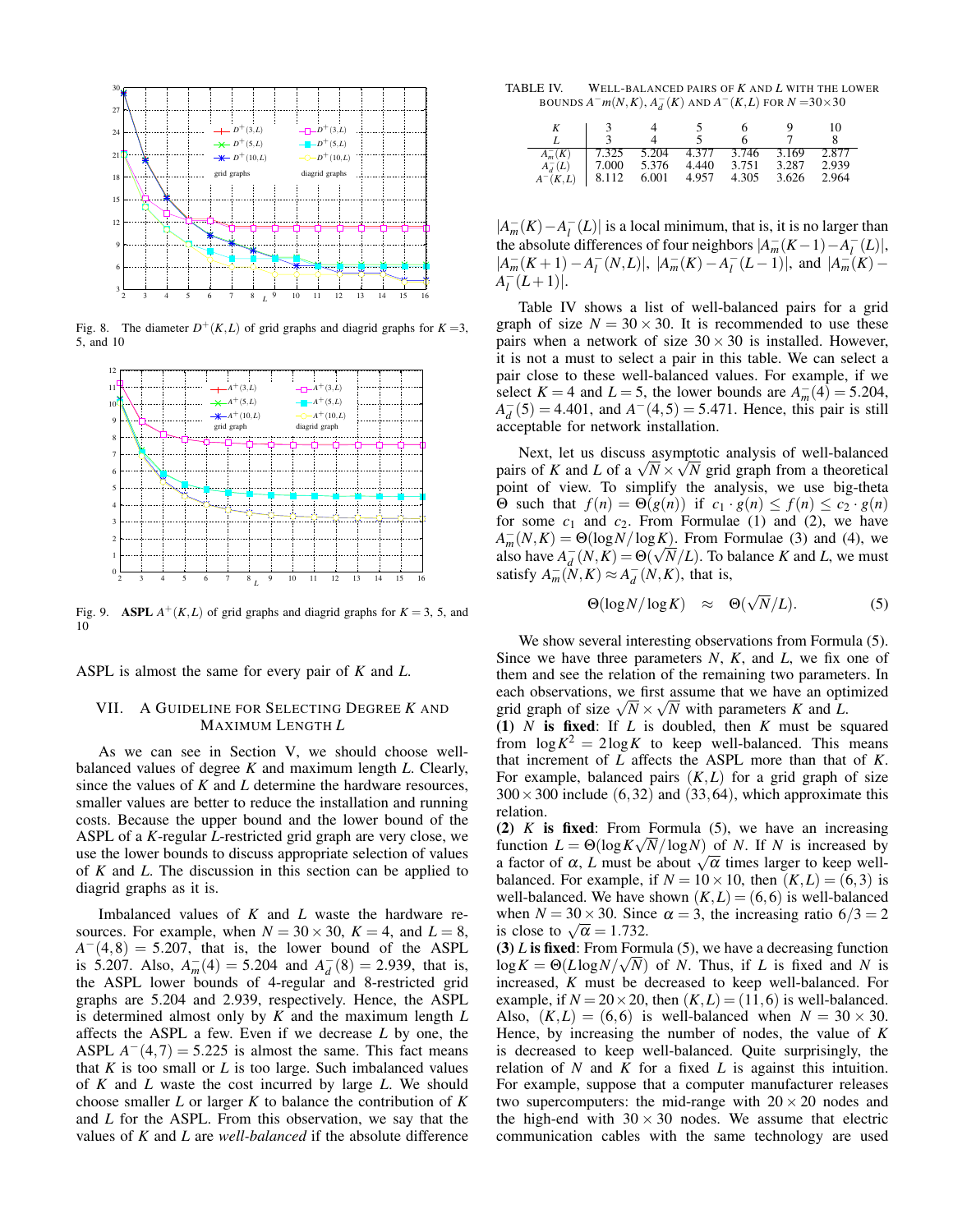

Fig. 10. Zero-load latency for each topology

in these supercomputers and their length must be no more than 6. Manufacturer may want to use more ports in each node of the high-end supercomputer to differentiate the two models. However, the high-end supercomputer should have fewer ports to keep well-balanced. Each node of a  $20 \times 20$ node supercomputer should have 11 ports, while 6 ports are sufficient for a  $30 \times 30$ -node supercomputer. This is a very interesting observation against developer's common intuition.

## VIII. CASE STUDIES

#### *A. Design of Off-chip Low-latency Networks*

In the first case study we aim at building low-latency interconnection networks without active optical cables, because they are quite expensive when compared to other network components, switch chips, network interface and passive electric cables[15]. To this end our *K*-regular *L*-restricted graph generation method is a perfect way, because the passive electric cables have a limited maximum length.

*1) Condition:* We assume *N* switches enclosed in *N* cabinets arranged on a machine room floor. We set the switch delay to 60 ns and the cable delay to 5 ns/m. The network topologies are generated as in Sections III and VI with parameters  $K = 6$ and  $L = 6$  so as to use no optical cables. The objective is to minimize the diameter and the ASPL. As a competitor topology we choose a *k*-ary 3-cube (i.e., a 3-D torus) because other popular topologies (fat tree, Dragonfly, etc.) are difficult to build without long cables. For simplicity we set the cabinet size to  $1 \times 1$  m on the floor, while a different size is used in the following case studies.

*2) Average and Worst Zero-load Latency:* Figure 10 illustrates the zero-load communication latency calculated as the sum of the switch delay and the cable delay for the shortest paths (assuming a minimal routing) between every pair of switches. Our randomly optimized grid and diagrid topologies are denoted as Rect and Diag, respectively.

For the 4,608-switch networks, the average zero-load latencies are 921 ns and 915 ns for the grid and the diagrid, respectively. They are about 41% lower than that of the counterpart 3-D torus. The difference in the average latency between the grid and the diagrid is negligible. The maximum (worst) zero-load latencies are 2,355 ns and 1,860 ns for the grid and the diagrid, respectively. The latter is 44% lower than that of the torus. All those results indicate that both the grid and the diagrid offer lower latencies than torus regardless of



Fig. 11. Application performance for each topology

the network size, and the diagrid has a notable advantage over the grid in the maximum latency.

*3) Event-discrete Simulation:* We use the SIMGRID simulation framework (v3.12)[16]. SIMGRID implements validated simulation models, is scalable, and makes it possible to simulate the execution of unmodified parallel applications that use the Message Passing Interface (MPI). We simulate the execution of the NAS Parallel Benchmarks (version 3.3.1, MPI versions)[17] (Class B) and the matrix multiplication example provided in the SIMGRID distribution (MM). In all figures the execution times relative to that of the execution on 3-D torus are shown. The higher values are better. We pick 288 switch networks for the fair comparison of the grid and the diagrid. The cable length between switches is set to 5m for all the topologies. We configure SIMGRID to utilize its built-in version of the MVAPICH2 implementation of MPI collective communications.

Figure 11 shows the performance of each benchmark executed on our randomly optimized grid (Rect) and diagrid (Diag) topologies, both normalized to that executed on torus. The grid and the diagrid outperform torus by 70% and 49% on average, respectively. CG and LU typically communicates between neighboring switches (i.e., stencil communication), whereas FT, IS, and MM communicates between all pairs of switches (i.e., all-to-all communication). Our randomly optimized topologies achieve higher performance for FT and MM, because they have lower zero-load communication latencies than torus. As shown in Section VIII-A2, the maximum zeroload latency of the diagrid is lower than that of the grid, while the averages are almost the same. As a result, the diagrid slightly outperforms the grid. We thus consider that the maximum zero-load latency affects the all-to-all communication performance.

# *B. Design of Off-chip Low-power Networks under 1µs Maximum Communication Latency*

The second case study aims at generating the lowestpower interconnection networks that satisfies 1µs maximum zero-load latency. The low power consumption is a general requirement and the 1µs latency is listed in the requirements of future interconnection networks[6]. In this case study, we can use both passive electric and active optical cables, but try to minimize the number of active optical cables so as to minimize the power consumption. In this evaluation we do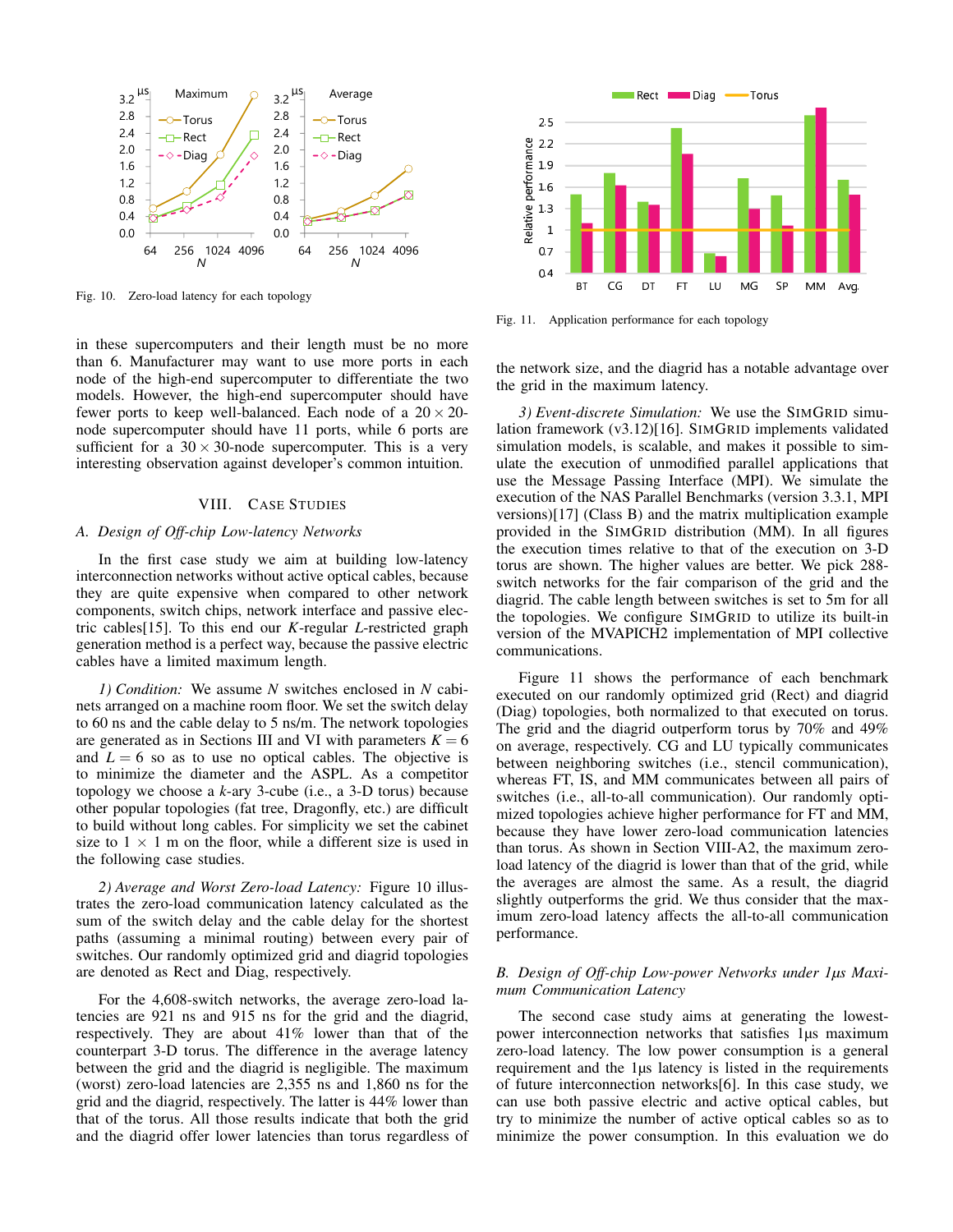

Fig. 12. Network power consumption (left) and cost (right) for each topology.

not consider any link regulation mechanism such as Energy Efficient Ethernet (EEE), with which the NIC/switch PHY is set to Low Power Idle mode when there is no traffic on a cable. The reason is that these operation overheads degrade the performance of latency-sensitive HPC benchmarks, and hence the EEE is not common in the HPC field.

*1) Condition:* We take the evaluation parameters from the Mellanox Technologies products. The passive electric cable length is assumed to be up to 7 m according to the 40 Gbps InfiniBand cable products. The power consumption of a switch is minimally set to 111.54 W when connected only to passive electric cables, and maximally 200.4 W when connected only to active optical cables[18]. We assume that each cabinet uses the space of  $0.6 \times 2.1$  m and requires 1 m overhead at both ends of a cable. The other parameters are the same as those in the previous subsection. We use the randomized algorithm for generating a *K*-regular *L*-restricted grid graph for the purpose. The 2-opt operation in Step 3 in Section III is implemented as follows. (1) Swap the endpoints of two disjoint edges if the maximum zero-load communication latency becomes lower in this operation. Repeat the procedure until the maximum zero-load communication latency becomes lower than 1 µs. (2) Repeatedly swap the endpoints of two disjoint edges only when (a) the maximum zero-load communication latency is lower than 1 µs and (b) the amount of power consumption for the network decreases in this operation.

*2) Network Power Consumption and Cost:* Figure 12 (left) shows the network power consumption of the grid (Rect) and the diagrid (Diag) topologies, normalized to the performance of the counterpart torus. The maximum zero-load communication latency after the optimization are shown in Figure 13. Most cases for torus cannot meet the latency requirement. By contrast, most cases for the grid and the diagrid meet, though they increase the network power consumption. Interestingly, the ratio of electric cables over the total number of interswitch cables varies from 19% to 100% in the grid and the diagrid. Our finding is that the grid and the diagrid topologies work well to the purposes of reducing both the communication latency and the power consumption.

The cable media also affects the network cost. Figure 12 (right) computes the cost for each network topology using the cost model of InfiniBand QDR electric and optical cables[19]. We can see that the cost of the diagrid and the grid increases



Fig. 13. Maximum zero-load latency after optimization.

by 0.7%–33% when compared to that of torus, which does not meet the 1  $\mu$ s maximum zero-load communication latency.

## *C. Design of Low-latency On-chip Networks*

The last case study focuses on on-chip interconnection networks, especially those used for chip multi-processors (CMPs), in which communication latency significantly affects the parallel application performance.

As an alternative to regular topologies where the longest wire length is automatically determined, the proposed lowlatency topology optimized for a given longest wire length parameter would become an attractive design option when the wire delay is a severe design issue. Due to page limitation, the primary objective of this case study is to demonstrate potentials of the optimized low-latency topologies when they are applied for on-chip interconnection networks. To this end, the following three 72-node topologies are compared in terms of average hop count, network latency, and application execution time;  $9 \times 8$  2-D folded torus (Torus),  $9 \times 8$  randomly optimized grid topology (Rect), and  $12\times6$  randomly optimized diagrid topology (Diag). The grid and the diagrid are generated by the proposed method under constraints where  $K = 4$  and  $L = 4$ , in order to see a performance gain when *L* constraint is relaxed compared to the baseline torus. Although manufacturability, yield, and reliability aspects of a diagonal VLSI architecture have been addressed[20], we mainly compare torus and the grid in this work. XY dimention-order minimum routing is used for torus, while a deterministic routing restricted by Up\*/Down\* rule is used for the grid and the diagrid.

We assume shared-memory CMPs, in which each processor has private L1 data and instruction caches, while the unified L2 cache banks are shared by all the processors. Eight processors (CPUs), 64 L2 cache banks, and four memory controllers are interconnected by 72-node torus, the grid, and the diagrid topologies. CPUs are connected to routers on chip edges (two CPUs for each edge). We used a full-system CMP simulator gem5[21]. The processor and network parameters are listed in Table V. We use eight parallel programs from the OpenMP implementation of NAS Parallel Benchmarks (NPB). The number of threads was set to eight as the number of processors in the target CMPs is eight. Figure 14 shows the application execution times. The results are normalized so that the execution time on torus is 100%. As expected, the application